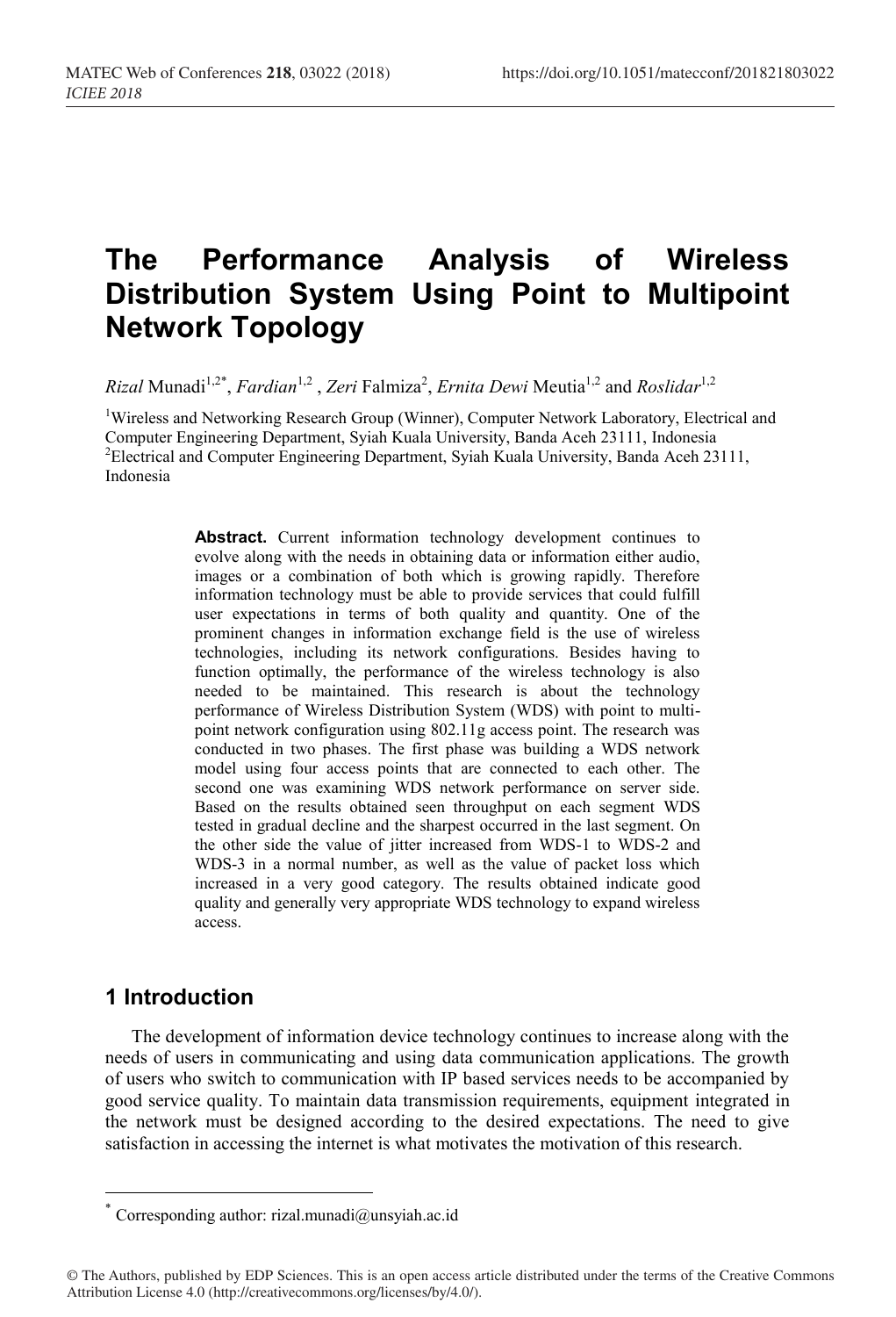Nowadays, computer network infrastructure technology shows remarkable development on wireless networks compared to wire networks. Various variants of wireless network technology with the 802.11 standards are now starting to dominate with the 802.11n variant. Although the 802.11n variant offers a 2.4 GHz and 5 GHz frequency band, it turns out that hardware manufacturers have even installed network cards on the latest computer products by adopting the most recent variant, 802.11ac. However, all installed hardware wireless network is intended to provide optimum results but with network configuration and unpredictable traffic conditions, can produce an impact value from the output that is beyond expectations.

Wireless Distribution System (WDS) is a coordination technology for wireless network (WLAN) networks to optimize the use of network resources and service area coverage. The use of WDS in network implementation can expand the coverage area and provide flexibility and mobility for users. Limitations of service coverage of a network by using only single Access Points have been solved. Although the problem of coverage is resolved, the use of WDS as a system also has drawbacks, namely a decrease in capacity. In terms of capacity, the increasing number of a node according to users, the traffic collision, the channel utilization rate, the total throughput is among the research focus in system performance.

Network performance issues have provided challenges for researchers to conduct studies and provide solutions. The research conducted by Jeong [1], which proposed a new medium access scheme, showed that the results of throughput performance were better than the existing schemes. Sung, et al. have studied about signal quality and packet delivery and purposed an algorithm name Node Degree Algorithm for achieving throughput performance [2]. Another research which done by Tahar using multiple interfaces per participating Access Point (AP) in order to improve the end to end performance[3].

This paper is focused on network performance and describes an implementation of Wireless Distribution System point to multi point network in AP 802.11g. The purpose of the implementation is to figure out the performace of the network at the client site by evaluating the parameter of throughput, jitter, and packet loss of the WDS network that is connected to APs. The rest of this paper is organized as follows: section two explains the literature review; section three describes the research method; section four discusses the data analysis; and finally, the conclusion is summarized in section five.

#### **2 Literature Review**

Wireless Local Area Network (WLAN) is a wireless technology that uses air as a propagation medium to transmit data from the sender to the receiving device. In the operation of equipment, WLANs with 802.11 standards use frequencies allocated for Industrial, Scientific, and Medical (ISM) purposes that get exemption from usage permits or are identified with unlicensed bands. Equipment that works and meets the designation of the ISM band is free to be used by anyone. In addition to the impact on this simplification of convenience for users and increasing popularity, on the other hand it provides opportunities and challenges for researchers to get better results. In its development, various types of 802.11 standards try to provide high data transmission speeds in order to provide satisfying services for users.

To connect between 802.11 WLAN devices so that they can deliver information between interconnected entities, network topology needs to be planned. Theoretically, there are two topologies in a wireless network which are Ad-Hoc topology and infrastructure. Following is the short explanation of the topology:

a. Ad-hoc mode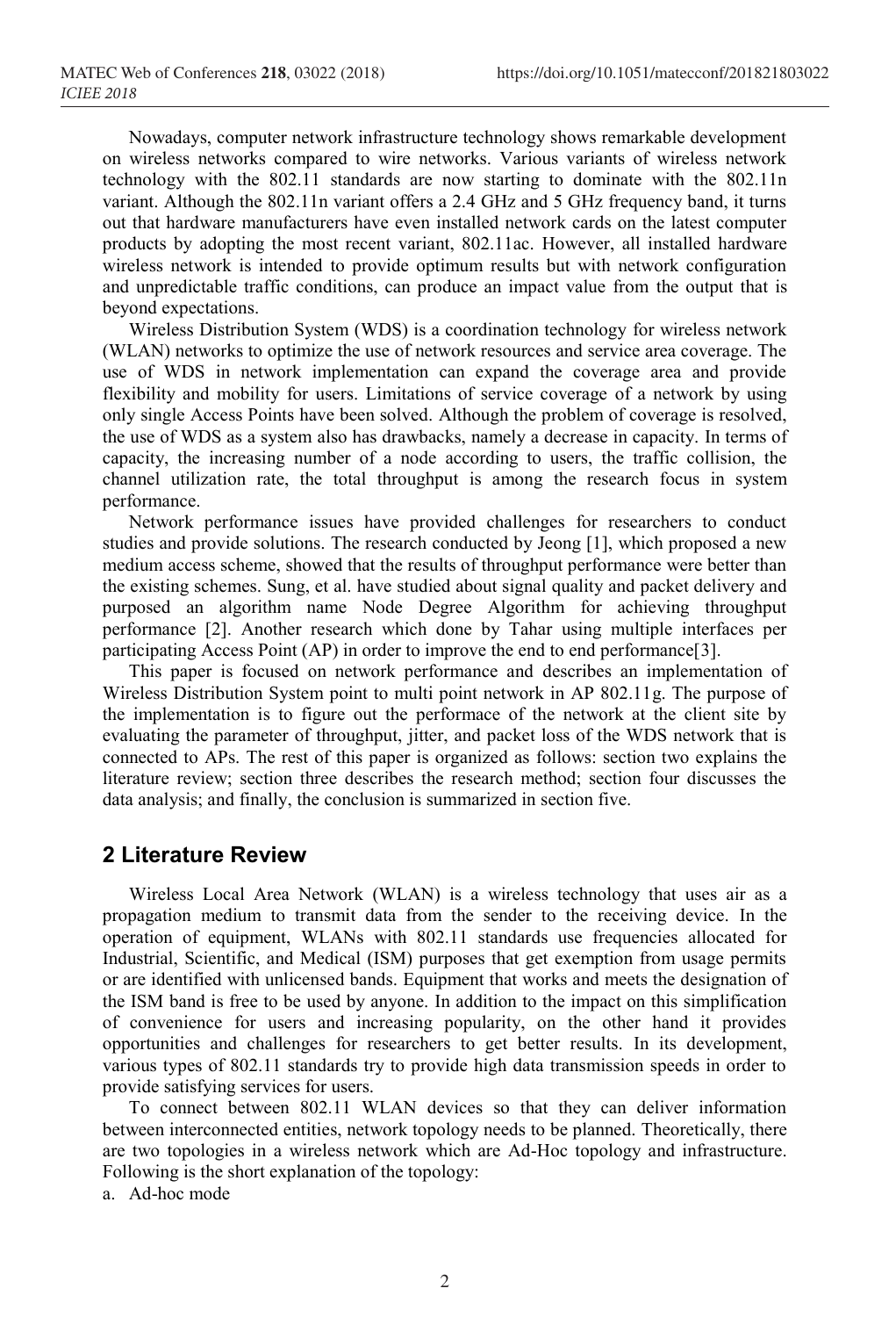Ad-hoc mode is a simple mode of the WLAN network. Ad-hoc topology is similar to peer to peer network, where the network is built only by applying the component of wireless device. Ad hoc wireless networks, consisting of a collection of wireless nodes, all of which may be mobile, dynamically create a wireless network among themselves without using any such infrastructure or administrative support [4] The drawback of this mode is the computer is unable to communicate with the computer in the wired network.

b. Infrastructure mode

A more complex topology of the wireless network is the network topology with Basic Service Set (BSS) infrastructure mode. This configuration places the AP as a device that functions as data traffic in forwarding information in the network. As the agent, AP in addition to serving connected nodes also plays a role as a bridge with conventional networks that are physically connected via UTP cable.

#### **2.1 Wireless distribution system**

Wireless Distribution System (WDS), which is also named as Wireless Repeater, is a system to develop a wireless network without using cable as the media of data transfer but applying the wireless path of each AP equipment. It is very contrast to conventional communication network, where the media of distribution system is cable (wired LAN). All of the base stations in WDS have to be configured using the same radio channel, the same encryption methode (without encryption, WEP, or WAP), and the same encryption keys. And the connection is a configuration using different Service Set Identifiers (SSID) on each user identity [5].

WDS allows the interconnection of each AP equipment in a wireless environment. By applying WDS, the connection in a wireless network can be expanded using some APs or base station without the requirement of backbone cable network. WDS can be applied in two features/modes connectivity between APs, which are:

- a. Wireless Bridging; where the communication between APs in the WDS network is limited and does not allow other wireless client or station (STA) to access the network.
- b. Wireless repeater; where AP can communicate with each other and to the wireless Station (STA).

Zikri conducted a research using 2 APs for Wireless Distribution System (WDS) [6]. In this research, *throughput, jitter, packet loss and Signal to Noise Ratio (SNR)* are used as evaluation parameters to measure the quality of the test network. The results obtained on the receiving-end from the test network throughput obtained showed that the average results decline of 51.3% from the maximum bandwidth. In the measurement of other parameters, indicating that the value of the jitter that occurs on average 1.95 ms and the number of packet loss of 0.1%. Another research evaluation showed that accessing a network with WDS system by a variation of client number might reduce the number of channel allocation that may be used by the client [7]. The calculation uses the same client that exists in the network with the WDS system. In the initial stages of testing with 1 client, it was known that the channel allocation in throughput degraded 40.3%. This percentage gradually decreased to 21. 2% on the test with clients, and increased again to 25.2% on the test with 12 clients. The last, the research conducted by using 3 APs with WDS technology [8]. As for the use of such research, WDS technology produces an average percentage decline in the value of the throughput generated by using one client on the AP-2 (WDS-1) is 31.27%, while the average percentage of the throughput on the AP-3 (WDS- 2) is 54.92%. Tests were performed using point-to-point network topology with the distance between the AP range of 20 meters conducted in open space. The results show a gradual decrease in throughput for each AP used.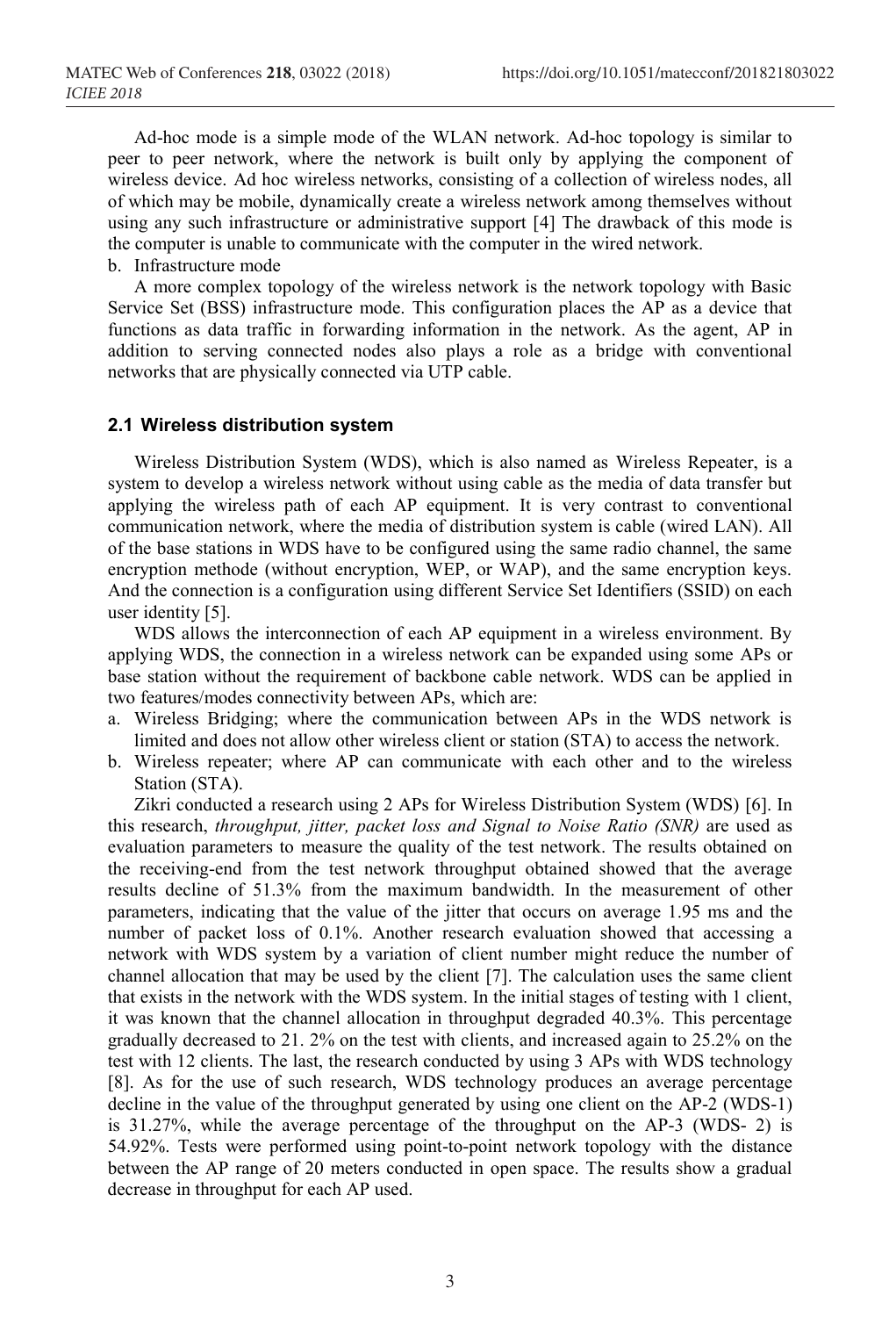#### **2.2 Network performance**

#### *2.2.1Throughput*

Throughput is the real capability of a network in sending data. Throughput is always related to bandwidth even in some context it is also called bandwidth. The principal different is on their nature, while bandwidth is static of fixed, throughput, on the other hand, is dynamic. Globally speaking, through put is a measure of data traffic in a communication, with the unit of megabit per second (mbps). The higher the value, the better the network performance. Actual throughput will vary. Network conditions and environmental factors, including the volume of network traffic, building materials and construction, and network overhead, lower the actual data throughput rate.

#### *2.2.2Jitter*

Jitter is a delay variation due to time difference or interval of the arriving of receiving the packet. In data communication, packets delivered are varied and traffics that occur in the network are very dynamic in accordance with the volume of the data transaction. The amount of jitter that occurs is dependent on the number of collisions between packets that pass through in the network. The number of jilter in a reasonable tolerance is between *0* to *100 ms* as shown in Table 1. As jitter indicates the package collision in the internet protocol, the heavier the traffic load, the bigger the possibility that collision will occur. This will have an impact on the value of the jitter will become larger.

| Category  | Peak Jitter     |
|-----------|-----------------|
| Excellent | 0 <sub>ms</sub> |
| Good      | $0-75$ ms       |
| Poor      | $76 - 125$ ms   |
| Worst     | 126-225         |

|  |  |  | <b>Table 1.</b> Jitter criteria [9] |  |
|--|--|--|-------------------------------------|--|
|--|--|--|-------------------------------------|--|

#### *2.2.3 Packet loss*

The failure in the transmission of a data packet on its way to the destination is called packet loss. There are some factors that may cause the packet loss, including collision, congestion, error transmission of physical media, and the failure at the receiving side which may due to overflow on the buffer. Attempts to minimize the number of packet loss are a challenge that must be faced and very difficult to avoid. Therefore, if the smaller value of packet loss in a network the better the performance of the network. Performance categories of the packet loss are shown in Table 2.

| Category  | Packet Loss  |
|-----------|--------------|
| Excellent | $0\%$        |
| Good      | $1 - 3\%$    |
| Poor      | $4-15\%$     |
| Worst     | $16 - 25 \%$ |

|  |  |  |  | <b>Table 2. Packet Loss Criteria</b> |
|--|--|--|--|--------------------------------------|
|--|--|--|--|--------------------------------------|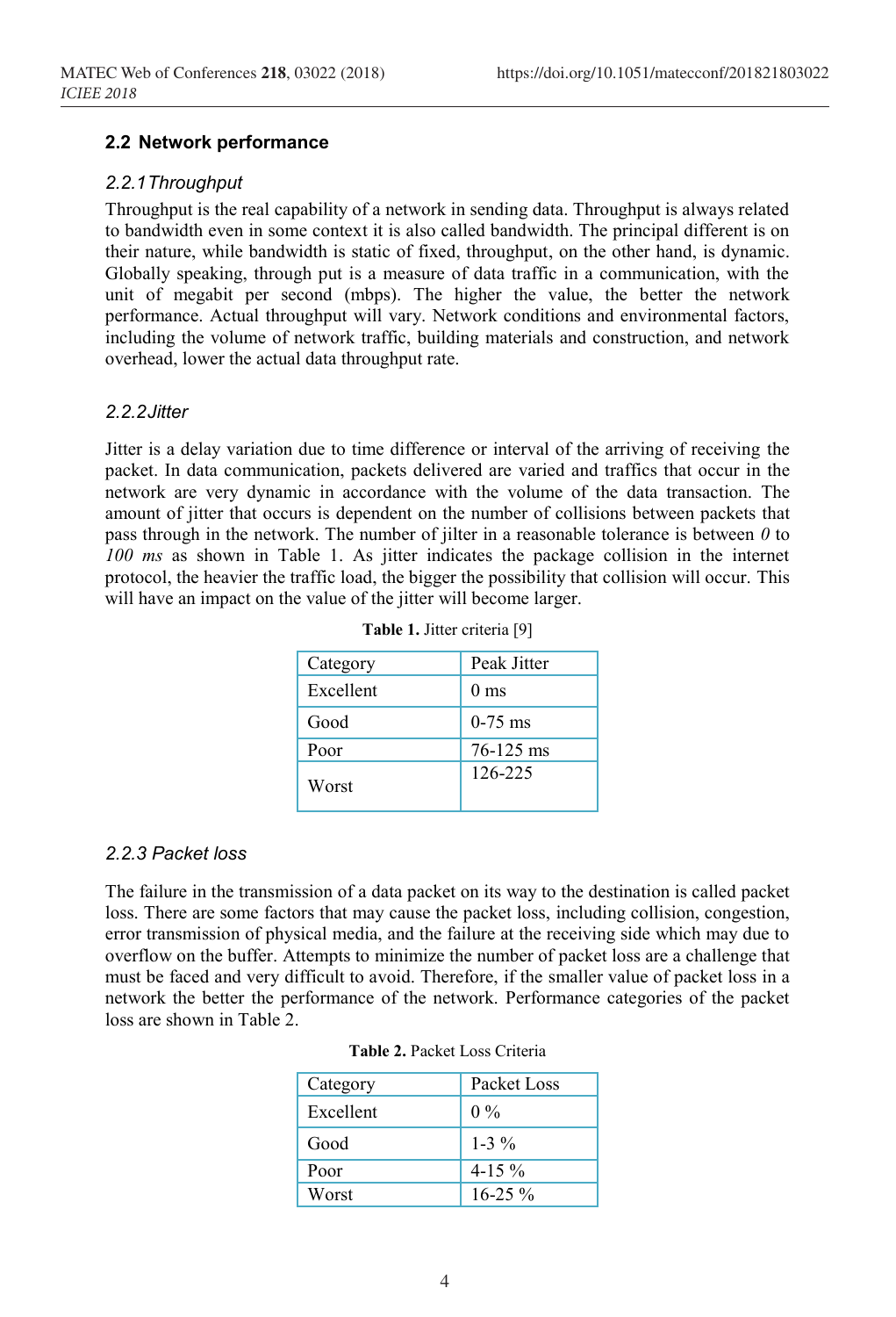# **3 Research Methodology**

In this research, four APs have been configured using point to multipoint topology approach to test their WDS performances. All APs placed in open space and examine their capabilities to deliver a message to the client under three scenarios as listed in Table 3. We propose throughput, jitter and packet loss as the parameters to measure their performances by using the jperf software. Fig. 1 shows the tested topology model in this research.

| Skenario | $AP-1$<br>(main) | $AP-2$  | $AP-3$  | $AP-4$  |
|----------|------------------|---------|---------|---------|
|          |                  | $(WDS-$ | $(WDS-$ | $(WDS-$ |
|          |                  |         |         |         |
|          | Server           | Client  |         |         |
| 2.       | Server           |         | Client  |         |
| 3.       | Server           |         |         | client  |

**Table 3.** Testing scenarios



**Fig. 1.** The model of topology

# **4 Discussion**

This section discusses the result from the average value of throughput, jitter, and packet loss during the test. The average value from every result test will be compared with the result from throughput, jitter, and packet loss on WDS network that using point to multipoint topology.

## **4.1 Throughput**

This test uses one client for every AP-2 (WDS-1), AP-3 (WDS-2), AP-4 (WDS-3) and 1 server for AP-1. Port used for every client is 5001 (WD-S-1), 6001 (WDS-2), and 8001 (WDS-3).

As shown in Fig. 2, throughput measurements are carried out involving 3 APs that work together as a WDS network. From the resulting test, it is found that the average throughput value of WDS-1 is 6360.06 Kbps, WDS-2 is 6281.54 Kbps, and WDS-3 is 5535.04 Kbps. In aggregate, there is a decrease in throughput when data traffic passes between APs gradually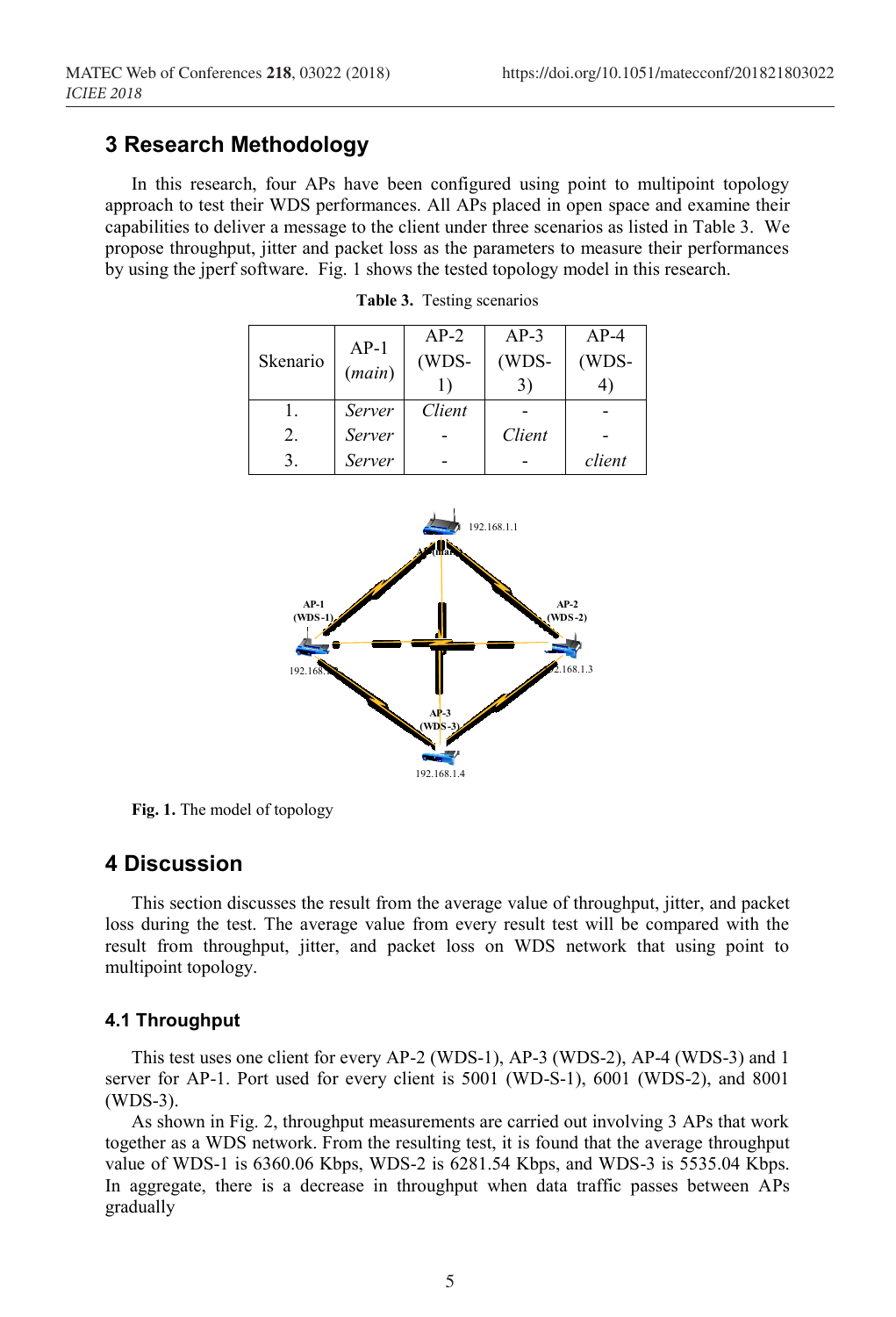

**Fig. 2.** Throughput average value

## **4.2 Jitter**

The results of Jitter's measurement are shown in Fig. 3. The result shows that WDS-1 is 2,215 ms for its average value and the highest value is 4,574 ms. On WDS-2, its average jitter value is 3,417 ms and the highest value is 3,966 ms. On WDS-3, its average value is 3,897 ms with the highest value is 5,660 ms. Unlike the results of throughput for each WDS stage, jitter measurement shows a gradual increase between each WDS.



**Fig. 3.** Jitter average value

## **4.3 Packet Loss**

The amount of packet loss on every WDS client is figured out in Fig. 4. The percentage of packet loss resulted from WDS-1 is 0,15%, WDS-2 is 0,18%, and WDS-3 0,35%. From this data, it can be seen that the amount of the packet losses is greater for every distance addition.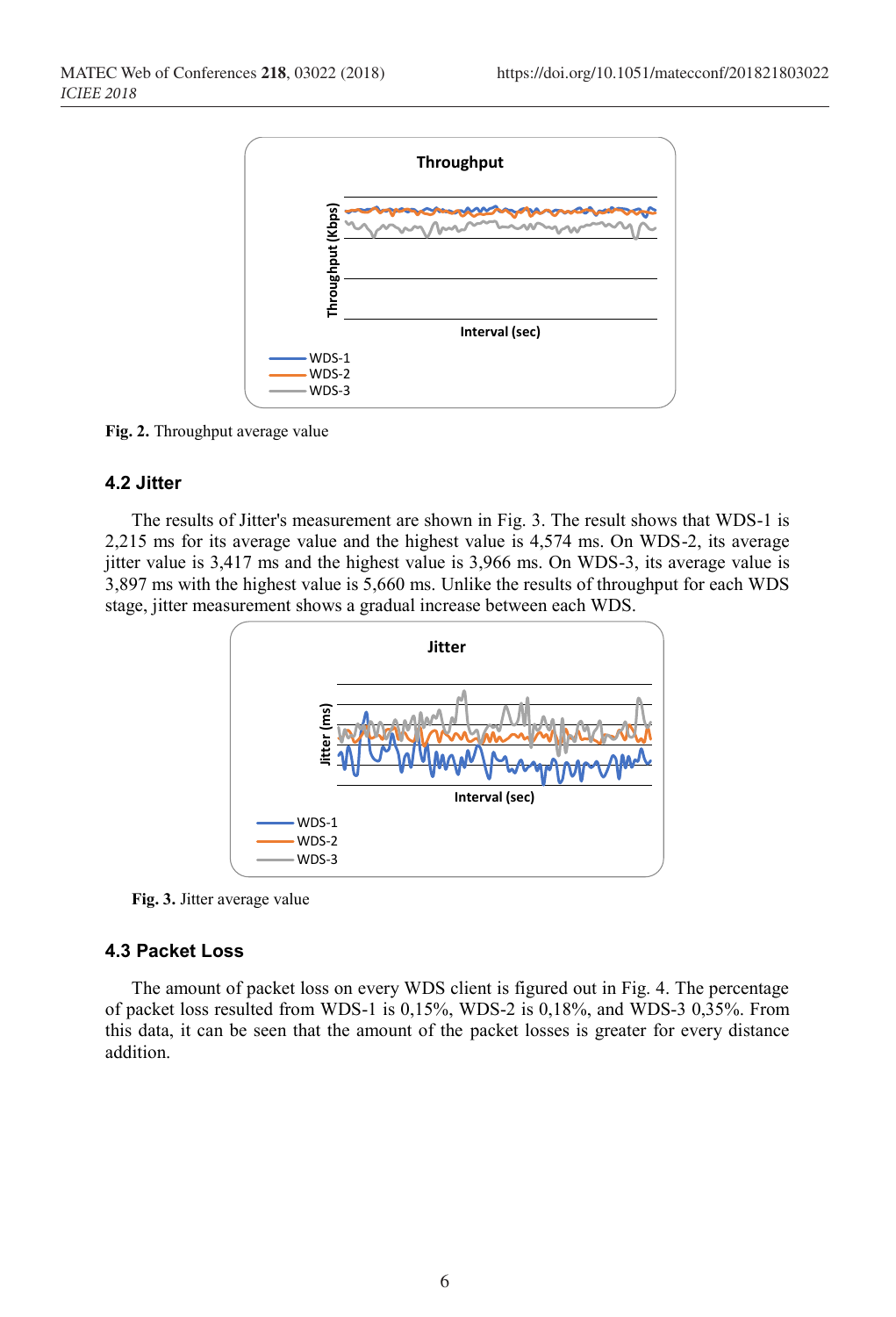

**Fig. 4.** The graphic of packet loss average value

# **4.4 Data Analysis**

## *4.4.1 Throughput Comparison*

Fig. 5 shows that the average value of WDS-1 is 6360,05 Kbps, WDS-2 is 6281,54 Kbps, and WDS-3 is 5535,04 Kbps. The percentage of decreasing value from WDS-1 to WDS-2 is 1,23%, from WDS-2 to WDS-3 is 11,88%, and from WDS-1 to WDS-3 is 12,97%.



**Fig. 5.** The comparison result of throughput average value

## *4.4.2 Jitter Comparison*

Fig. 6 shows that the average value of jitter on WDS-1 is 2.215 ms, WDS-2 is 3.417 ms, and WDS-3 is 3.897 ms. The percentage of jitter average value on the WDS-1 network is 1,20%, WDS-2 is 0,47%, and WDS-3 is 1,68%. The highest jitter value is found on WDS-3, it is because there is packet queueing during data distribution process. All the jitter results are still categorized as good according to ITU-T G.8251, 2001 standard where the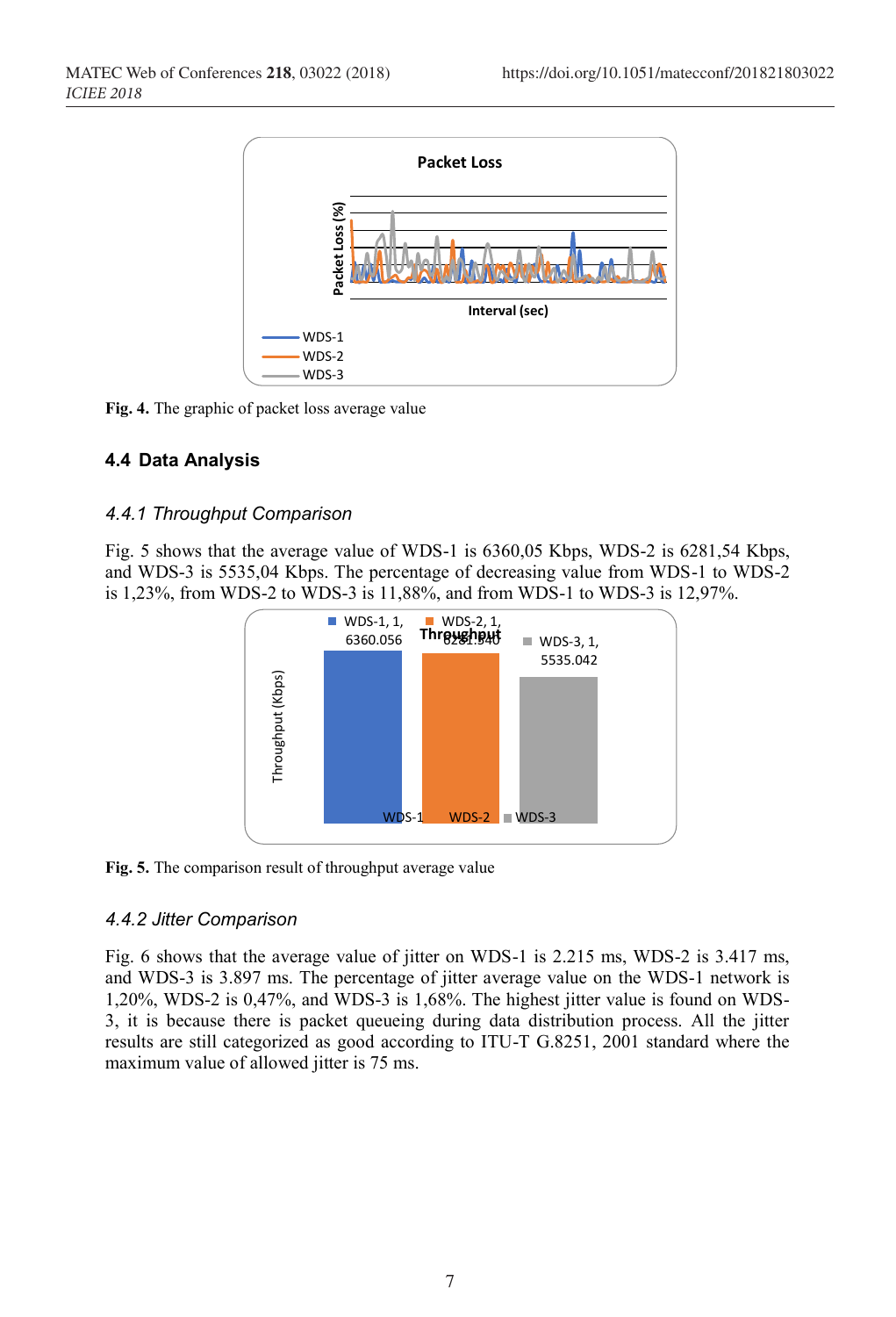

Fig. 6. The comparison result of jitter average value

#### *4.4.3 Packet loss average value*

Fig. 7 shows the percentage of packet loss average values on WDS-1 is 0,15%, WDS-2 is 0,18%, and WDS-3 is 0,35%. The losses percentage occured during the test between WDS-1 and WDS-2 is 0,03%, WDS-2 and WDS-3 is 0,17%, and WDS-1 and WDS-3 is 0,20%. But according to ITU TIPHON, 1998 standard, above losses are still categorizing good. The losses amount of data packet is influenced by throughput and jitter value on the network. The greater packet loss resulted from the low throughput value and the high jitter value.



**Fig. 7.** The comparison result of packet loss average value

## **5 Conclusion**

This research has shown the evaluation of throughput, jitter, and packet loss based on *point to multi point* topology and the WDS network. The results obtained indicate good quality and generally very appropriate WDS technology to expand wireless access.

## **References**

1. J. Jeong, W. Lim, and Y. Suh, "Throughput Enhancement for WDS-Based WLANs," *22nd International Conference on Computer Communication and Networks (ICCCN)*, Nassau, pp. 1-6 (2013).